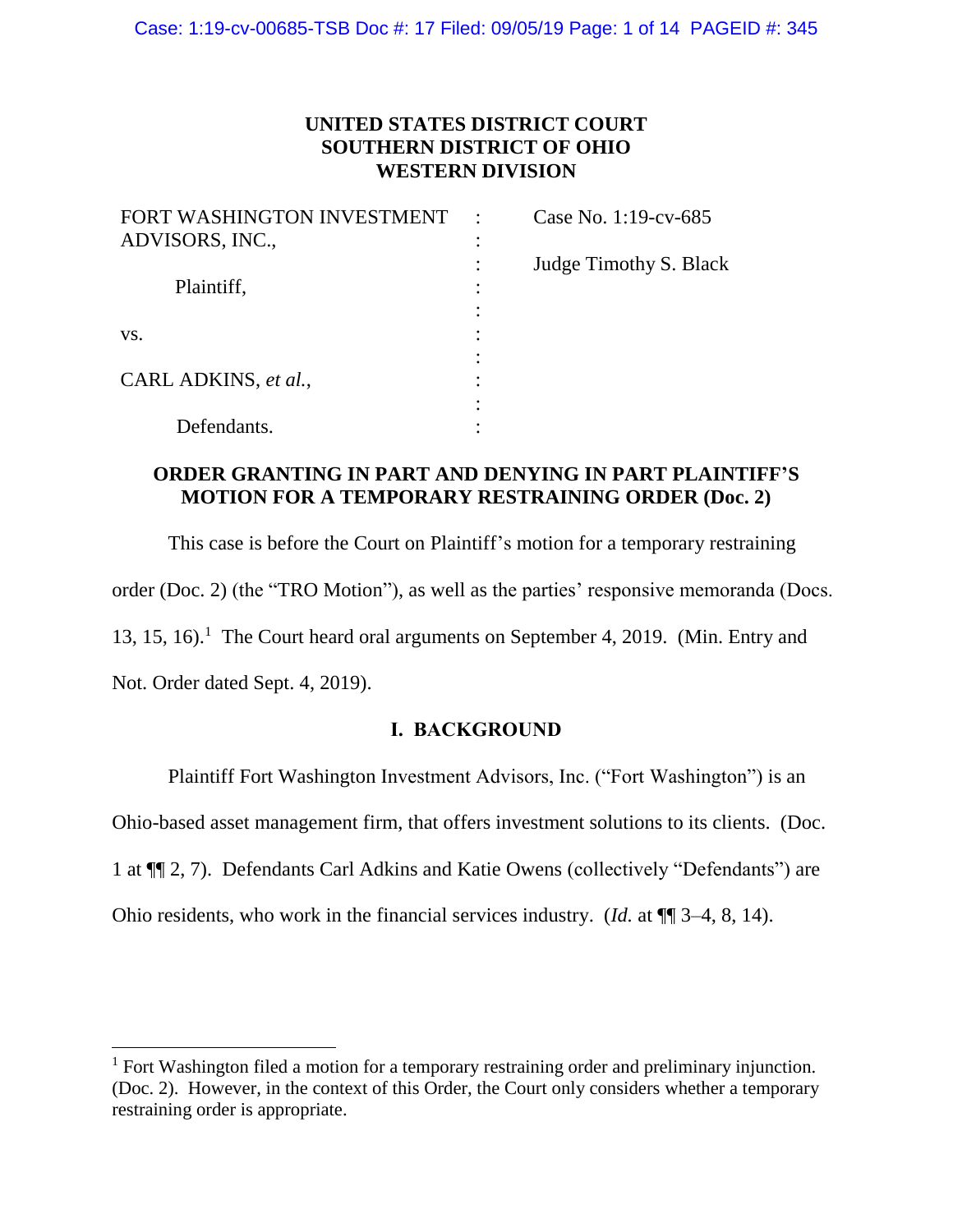On September 8, 2016, Fort Washington hired Mr. Adkins as a Vice President.

(*Id.* at ¶ 8). On September 23, 2016, Fort Washington hired Ms. Owens as an Associate.

(*Id.* at ¶ 14). At the outset of their employment, both of the Defendants signed a

confidentiality agreement (the "Confidentiality Agreement"), reading as follows:

I understand that in the course of performing my job duties and responsibilities, I may be authorized to access and use proprietary, confidential, and/or trade secret information ("confidential information"). I acknowledge my responsibility to protect the privacy of confidential information. I agree that both during my employment and after my employment with Western & Southern Financial Group (WSFG) [parent company of Fort Washington] ends, I will not retain or use any confidential information. I further understand that WSFG has taken various steps to maintain the confidentiality and secrecy of this information, including use of password protected hardware and software, encryption, and other similar security tools. Additionally, this confidential information will be made available to me only on a need-to-know basis.

Confidential information means **any non-public information, including**, but not limited to, business plans, product information and plans, business methods and processes, **customer/potential client information** (including contact information), producer information (including contact information), marketing plans and strategies, competitive analyses, financial information, **and personal identification information, such as an individual's name**, address, social security number, telephone number, and any other information about an individual's finances, occupation, credit, character, habits or other personal characteristics.

(*Id.* at ¶¶ 9, 16, Exs. A, D (emphasis added)).

Mr. Adkins also signed a non-solicitation agreement (the "Non-Solicitation

Agreement"), reading as follows:

During the Employee's employment with Company [Fort] Washington and affiliates] (the "Employment Period"), and for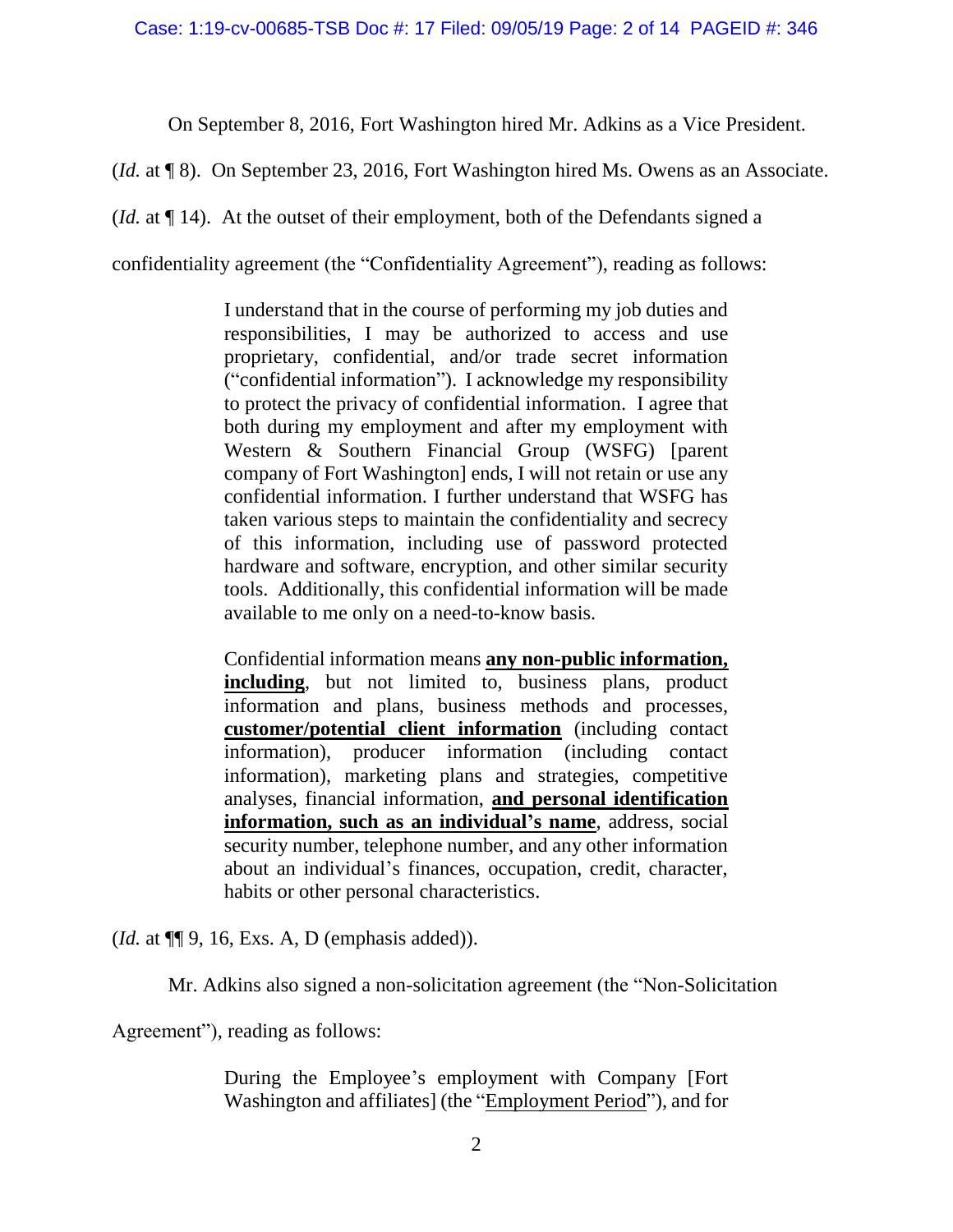twenty-four (24) months thereafter, Employee agrees not to engage, directly or indirectly, in any of the following conduct: . . . (c) solicit or direct business of any current Client of the Company, who are or were Clients during the Employment Period, or Prospective Clients, either for himself or for any other individual or entity or advise any person or entity with respect thereto. As used herein, "Client" means any client of the Company at any time during the Employment Period, and a "Prospective Client" means any prospective client that has met with a representative of the Company at any time during the Employment Period.

(*Id.* at ¶ 12, Ex. C). Neither of the Defendants signed a non-compete agreement. (*See generally id.*; *see also* Doc. 13 at 2–3; Doc. 15 at 10).

During the course of their employment at Fort Washington, both of the Defendants

had access to Fort Washington's client information (*e.g.*, their identities/profiles/etc.).

(*See* Doc. 1 at ¶¶ 13, 17; Doc. 7 at ¶¶ 5; Doc. 8 at ¶¶ 5, 8).

 $\overline{\phantom{a}}$ 

On August 2, 2019, both of the Defendants left their jobs at Fort Washington for

jobs at Wells Fargo Clearing Services, LLC d/b/a Wells Fargo Advisors ("Wells Fargo").

(Doc. 1 at ¶¶ 1, 19–20). Thereafter, with the help of Wells Fargo's employees, both of

the Defendants contacted certain of their former clients to let them know about their

change in employment.<sup>2</sup> (*Id.* at  $\P$  21; *see also* Doc. 7 at  $\P$  5; Doc. 8 at  $\P$  5; Doc. 9 at  $\P$  $\P$  2–

3). To date, at least three such clients have transferred their accounts from Fort

<sup>&</sup>lt;sup>2</sup> According to Defendants: "Upon joining Wells Fargo . . . , [Defendants] recalled from memory the names of certain clients with whom [they] had long-standing business and personal relationships. . . . [And Defendants] worked with Wells Fargo . . . employees, using publiclyavailable sources of information[,] . . . to locate contact information for these people. [Defendants] then called them to announce that [they] had resigned from Fort Washington. [Defendants] did not solicit any business . . . . If the client asked, [Defendants] would disclose that [they] had joined Wells Fargo ....." (Doc. 7 at  $\P$  5; Doc. 8 at  $\P$  5).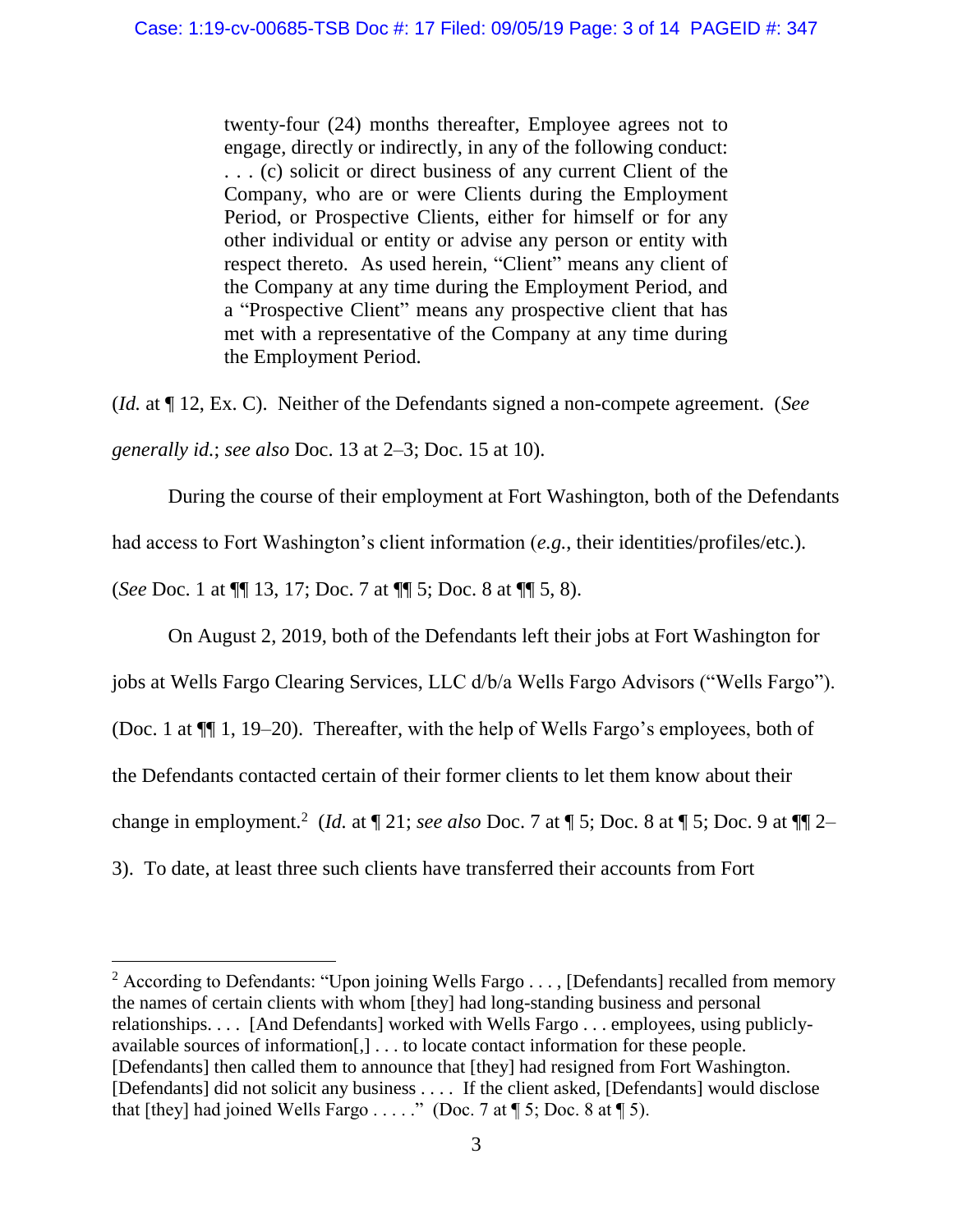Washington to Wells Fargo, and at least one such client has cited conversations with Defendants as the basis for its departure.<sup>3</sup> (Doc. 1 at  $\P$  36–55; Doc. 15-1 at  $\P$  40).

On August 20, 2019, Fort Washington filed a verified complaint against Defendants (the "Complaint").<sup>4</sup> (Doc. 1). In the Complaint, Fort Washington alleges that Defendants have used Fort Washington's confidential information to solicit Fort Washington's clients. (*See id.* at ¶ 55). And Fort Washington claims that Defendants have committed, *inter alia*, breach of contract, misappropriation of trade secrets, and computer fraud. (*Id.* at ¶¶ 57–109).

On August 22, 2019, Defendants filed three declarations in opposition to the Complaint (the "Declarations"). (Docs. 7–9). In the Declarations, Defendants (and Wells Fargo's Market Manager) assert that Defendants have not misappropriated Fort Washington's confidential information, solicited Fort Washington's clients, or improperly accessed, printed, and/or deleted any client files. (Docs. 7–9).

After filing the Complaint, Fort Washington filed the instant TRO Motion. (Doc. 2). With the instant TRO Motion, Fort Washington included a proposed temporary restraining order, setting out the key relief sought, as follows:

> 4. Defendants, and anyone acting in concert with them, directly or indirectly, are hereby enjoined from violating the terms of the agreements and from violating Fort Washington's common

 $3$  In the weeks leading up to her resignation, Ms. Owens accessed, printed, and/or deleted certain client files from Fort Washington's computer systems. (Doc. 1 at ¶ 24). Fort Washington housed the files on its "confidential client database" and/or "secured computer servers." (*Id.* at ¶¶ 25, 29). Some of the client files belonged to the three clients who have now transferred their accounts from Fort Washington to Wells Fargo. (*See id.* at ¶¶ 36–55).

<sup>&</sup>lt;sup>4</sup> The initial declaration, purportedly "verifying" the Complaint, was inadequate. (Doc. 1 at 22). But Fort Washington remedied this issue by submitting a supplemental affidavit. (Doc. 15-1).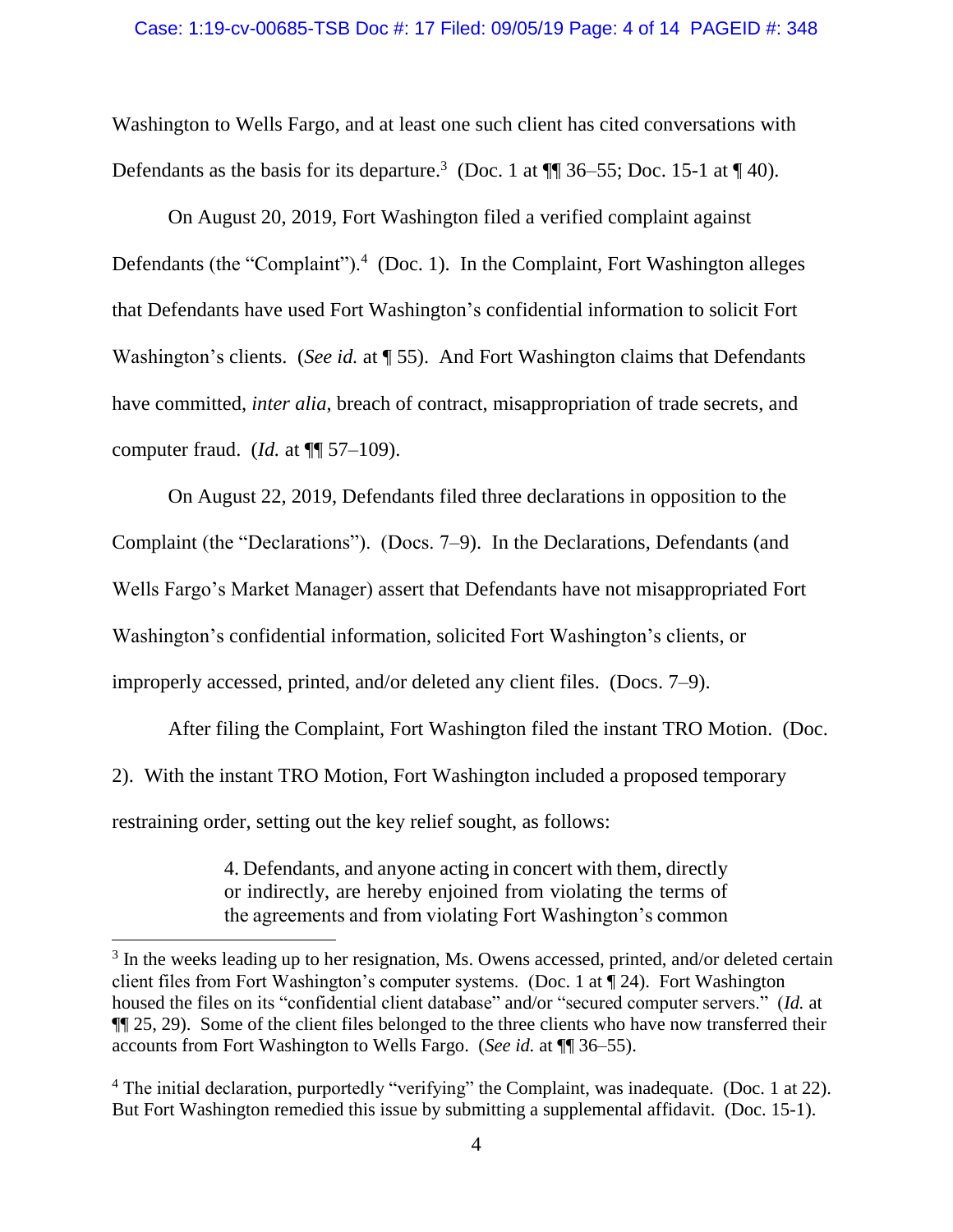law and statutory rights, including restraining and enjoining them from:

> i. Further soliciting Plaintiff's clients as required by the Amended & Restated Non-Solicitation Agreement ("Non-Solicitation Agreement");

> ii. Using any of Plaintiff's confidential information as defined by the Agreement to Protect Confidential Information ("Confidentiality Agreement") to solicit Fort Washington clients or for the benefit of any third party, including Defendants' current employer; and

> iii. Having any contact with any of Fort Washington's clients until such time as the Court can be determined exactly what confidential, trade secret information Defendants have misappropriated to ensure that no such misappropriated information can continue to be used for Defendants' benefit.

(Doc. 2-2 at ¶ 4). Defendants do not object to paragraphs 4(i) or 4(ii). (*See* Doc. 13 at

11–12). Defendants do object to paragraph 4(iii). (*See id.* at 12). Thus, the sole issue

before the Court, at this time, is whether to award Fort Washington the relief sought in

paragraph  $4(iii)$ .<sup>5</sup>

l

<sup>&</sup>lt;sup>5</sup> The proposed temporary restraining order requests two additional forms of relief, in paragraphs 5 and 6. (Doc. 2-2). On review, the Court concludes that neither is appropriate.

Paragraph 5, of the proposed temporary restraining order, requires Defendants to return "all confidential information and trade secrets of Fort Washington in their possession." (Doc. 2-2 at ¶ 5). But Defendants have asserted, in sworn declarations, that they do not possess any such information (or, at least, no physical copies thereof). (*See* Doc. 7 at ¶¶ 1, 4, 14; Doc. 8 at ¶¶ 1, 4, 17). As a result, the relief sought in paragraph 5 is deemed as moot. Nonetheless, the Court will provide some limited alternative relief on this matter in Section IV, *infra.*

Paragraph 6, of the proposed temporary restraining order, requires Defendants to "deliver to the [Court] for preservation, imaging, and in camera inspection their personal or company issued electronic devices in their possession." (Doc. 2-2 at ¶ 6). But a temporary restraining order maintains the status quo; it does not provide affirmative relief. *Brown v. Voorhies*, No. 1:07-CV-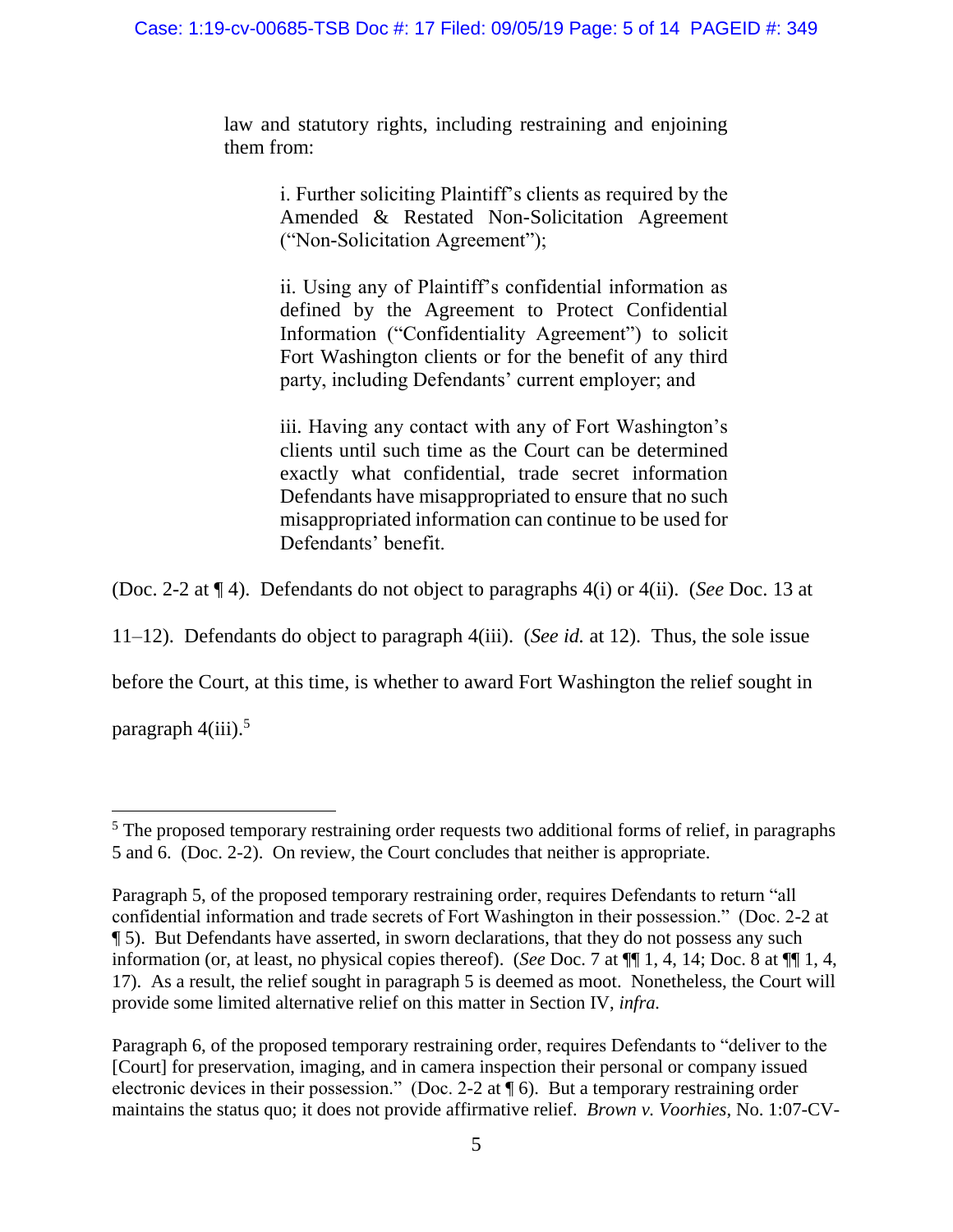#### **II. STANDARD OF REVIEW**

"The Sixth Circuit has explained that 'the purpose of a TRO under Rule 65 is to preserve the status quo so that a reasoned resolution of a dispute may be had.'" *Reid v. Hood*, No. 1:10-CV-2842, 2011 WL 251437, at \*2 (N.D. Ohio Jan. 26, 2011) (quoting *Procter & Gamble Co. v. Bankers Tr. Co.*, 78 F.3d 219, 226 (6th Cir. 1996). "The standard for issuing a temporary restraining order is logically the same as for a preliminary injunction with emphasis, however, on irreparable harm given that the purpose of a temporary restraining order is to maintain the status quo." *Id*. (citing *New Motor Vehicle Bd. of Calif. v. Orrin W. Fox Co.*, 434 U.S. 1345, 1347 n.2 (1977)).

Plaintiff bears the heavy burden of demonstrating its entitlement to injunctive relief. An "injunction is an **extraordinary remedy** which should be granted only if the movant carries his or her burden of proving that the circumstances clearly demand it." *Overstreet v. Lexington-Fayette Urban Cty. Gov't*, 305 F.3d 566, 573 (6th Cir. 2002) (emphasis added). Thus, the party seeking the injunction must establish its case by clear and convincing evidence. *Marshall v. Ohio Univ.*, No. 2:15-CV-775, 2015 WL 1179955, at \*4 (S.D. Ohio Mar. 13, 2015) (citing *Honeywell, Inc. v. Brewer-Garrett Co.*, 145 F.3d 1331 (6th Cir. 1998)).

In determining whether to grant injunctive relief, this Court must weigh four factors: (1) whether the moving party has shown a strong likelihood of success on the merits; (2) whether the moving party will suffer irreparable harm if the injunction is not

<sup>463, 2009</sup> WL 2730746, at \*3 (S.D. Ohio Aug. 26, 2009). As a result, the relief sought in paragraph 6 is denied as improper.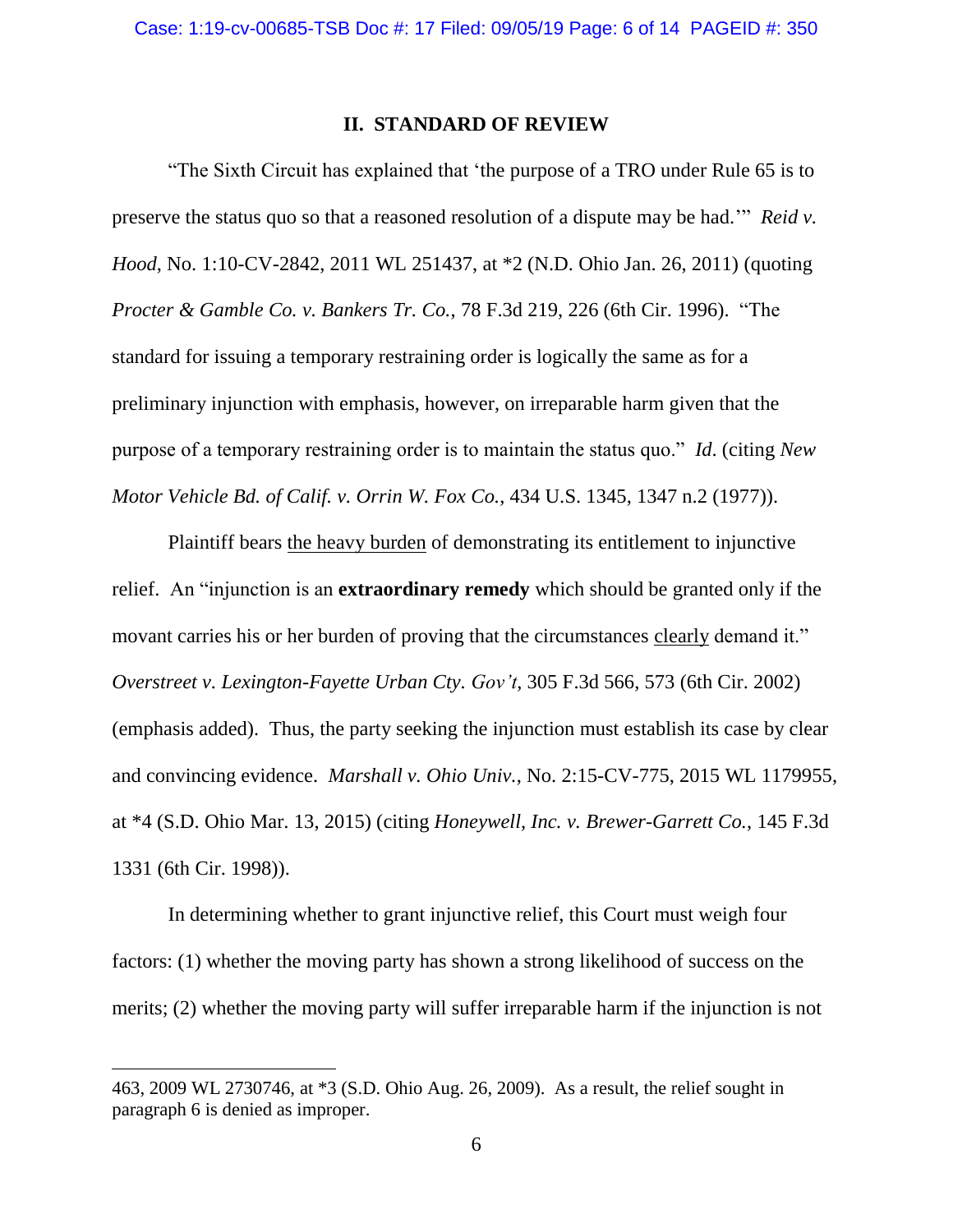issued; (3) whether the issuance of the injunction would cause substantial harm to others; and (4) whether the public interest would be served by issuing the injunction. *Hall v. Edgewood Partners Ins. Ctr., Inc.*, 878 F.3d 524, 526–27 (6th Cir. 2017). These four considerations are factors to be balanced, not prerequisites that must be met. *McPherson v. Mich. High Sch. Athletic Ass'n, Inc*., 119 F.3d 453, 459 (6th Cir. 1997). "Although no one factor is controlling, a finding that there is simply no likelihood of success on the merits is usually fatal." *Gonzales v. Nat'l Bd. of Med. Exam'rs,* 225 F.3d 620, 625 (6th Cir. 2000).

#### **III. ANALYSIS**

#### **A. Likelihood of Success**

 $\overline{a}$ 

The first factor is whether the moving party has shown a strong likelihood of success on the merits. To establish a strong "likelihood of success on the merits . . . , a plaintiff must show more than a mere possibility of success." *Six Clinics Holding Corp., II v. Cafcomp Sys., Inc.*, 119 F.3d 393, 402 (6th Cir. 1997). However, a plaintiff "is not required to prove [its] case in full." *Univ. of Tex. v. Camenisch*, 451 U.S. 390, 395 (1981).

Here, there is a reasonably strong argument that Defendants breached the Confidentiality Agreement.<sup>6</sup> The Confidentiality Agreement prohibits Defendants from "us[ing] any confidential information" Defendants had access to at Fort Washington after

 $6$  The elements of a breach of contract claim are: (1) the existence of a binding contract; (2) plaintiff's performance; (3) defendant's breach; and (4) damages. *MP TotalCare Servs., Inc. v. Mattimoe*, 648 F. Supp. 2d 956, 962 (N.D. Ohio 2009).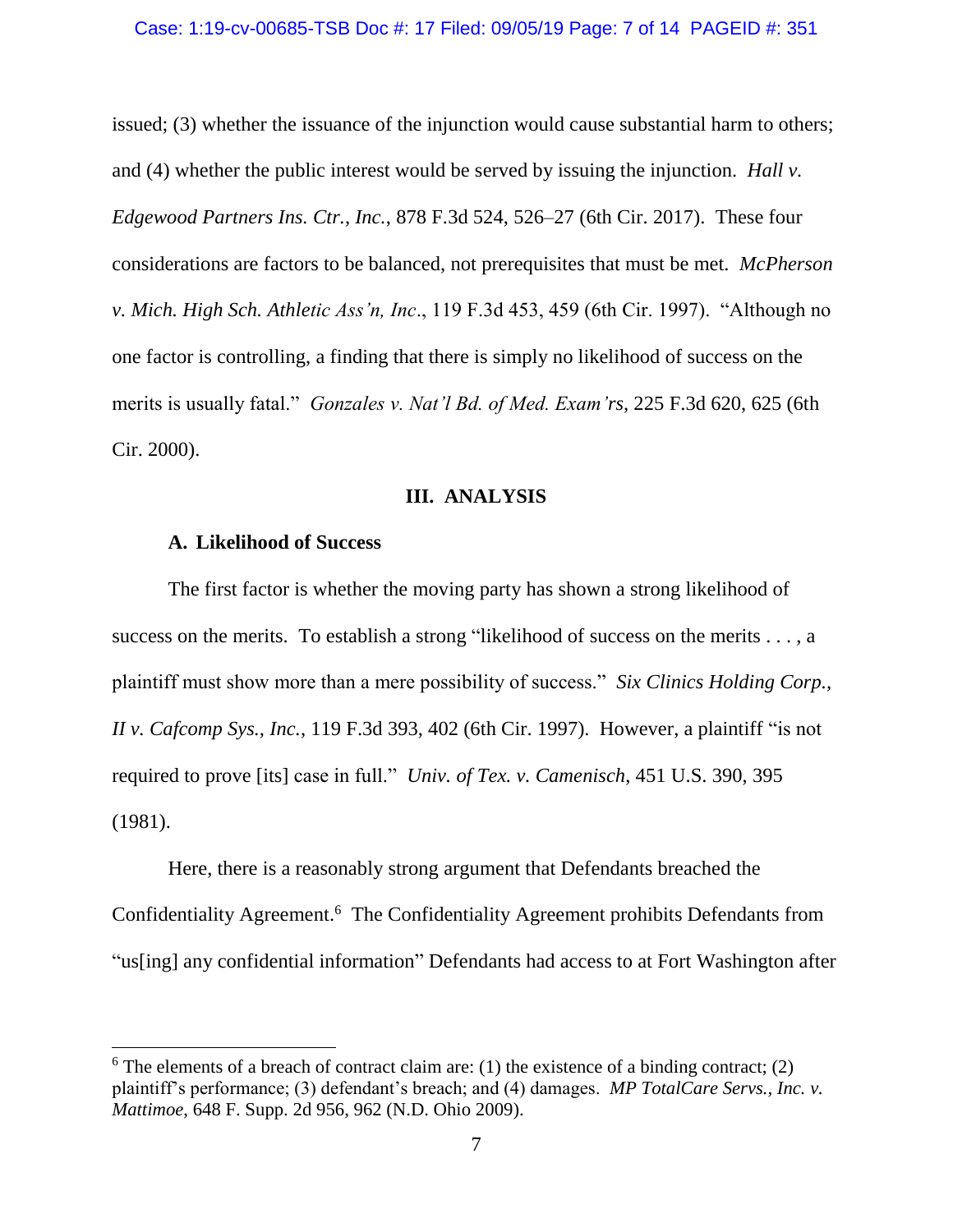the conclusion of their employment. (Doc. 1 at  $\P\P$  9, 16, Exs. A, D). The confidentiality agreement defines confidential information as "**any non-public information, including**, . . . **customer/potential client information** . . . , **personal identification information**, **such as an individual's name**, address, . . . telephone number, and any other information about an individual's finances, occupation, . . . or other personal characteristics." (*Id.* at  $\P\P$  9, 16, Exs. A, D (emphasis added)).

During the course of their employment at Fort Washington, Defendants had access to Fort Washington's client information (*e.g.*, their identities/profiles/etc.). (*See* Doc. 1 at  $\P\P$  13, 17; Doc. 7 at  $\P\P$  5, 8; Doc. 8 at  $\P\P$  5, 8). After the commencement of their employment with Wells Fargo, Defendants used that information to contact certain of those clients—with the help of Wells Fargo.<sup>7</sup> (Doc. 1 at  $\P$  21; *see also* Doc. 7 at  $\P$  5, 8; Doc. 8 at  $\P$  5, 8; Doc. 9 at  $\P$   $2-3$ ). There is a reasonably strong argument that, by sharing the identities of their former clients with Wells Fargo, and by reaching out to their former clients from Wells Fargo, Defendants "used" confidential information in a manner prohibited by the Confidentiality Agreement.<sup>8,9</sup>

 $<sup>7</sup>$  Per the Declarations submitted, Defendants knew some—but not all—of the clients contacted</sup> through means other than their employment at Fort Washington (*i.e.*, previous employments and/or personal relationships). (*See, e.g.*, Doc. 9 at ¶ 2).

<sup>&</sup>lt;sup>8</sup> There seems to be some dispute as to whether Mr. Adkins's employment agreement incorporated the Confidentiality Agreement. (*See* Doc. 13 at 2). However, the Court need not resolve this dispute in the context of this Order. Regardless of whether Mr. Adkins's employment agreement incorporated the Confidentiality Agreement (an issue that has not been fully briefed), Ms. Owens's did. (Doc. 1 at ¶ 16, Ex. D). As a result, Fort Washington has established a likelihood of success on the merits of its breach of contract claim.

<sup>9</sup> *Cf. AmeriPath, Inc. v. Wetherington*, No. 0:10-CV-60766, 2011 WL 1303804, at \*4 (S.D. Fla. Apr. 4, 2011) ("[T]he Employment Agreement prohibited Mr. Stevens from divulging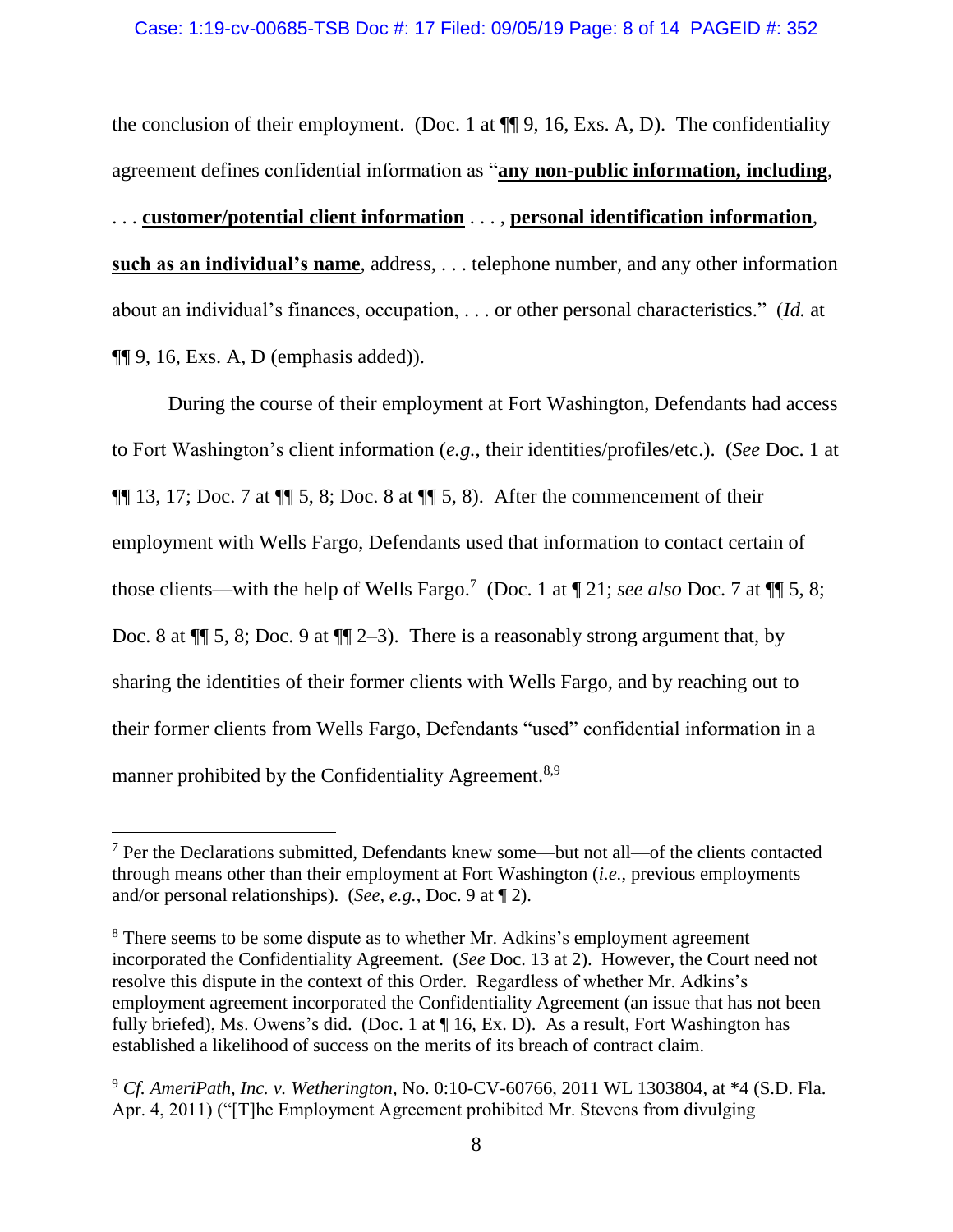Additionally, there may be a reasonably strong argument with regard to certain of Fort Washington's remaining claims, in particular: that Mr. Adkins breached the Non-Solicitation Agreement, and that Defendants misappropriated Fort Washington's trade secrets. However, the Court declines, at this time, to dissect the merits of these claims. For now, it is enough to say that Fort Washington has established a likelihood of success on the merits of at least one of its claims. *Cf. Cheatham v. Donovan*, No. 2:07-CV-13168, 2009 WL 2922150, at \*11 (E.D. Mich. Sept. 8, 2009) (noting, in the context of an order granting injunctive relief, that, as Plaintiffs had established a likelihood of success on "some of their claims," it was "not necessary for the Court to consider . . . [the rest of their] claims").

The first factor weighs in favor of Fort Washington.

## **B. Irreparable Harm**

 $\overline{\phantom{a}}$ 

The second factor is whether the moving party will suffer irreparable harm if the injunction is not issued. To demonstrate irreparable harm, the plaintiff must show that it will suffer "actual and imminent harm." *Abney v. Amgen, Inc.*, 443 F.3d 540, 552 (6th Cir. 2006). Harm is irreparable if it cannot be fully compensated by monetary damages. *Overstreet*, 305 F.3d at 578. The loss of goodwill/competition, from the breach of a restrictive covenant, constitutes irreparable harm. *Hall*, 878 F.3d at 530.

AmeriData's confidential and proprietary information that Mr. Stevens received as a result of his employment with the company. . . . The Employment Agreement defines 'confidential information' to include 'the identity of the Company's customers or clients.' . . . Mr. Stevens divulged confidential information when he created client lists of AmeriPath customers, which he then used to assist SkinPath to obtain business from those clients. . . . Therefore, the evidence does establish that Mr. Stevens breached this portion of the Employment Agreement . . . .").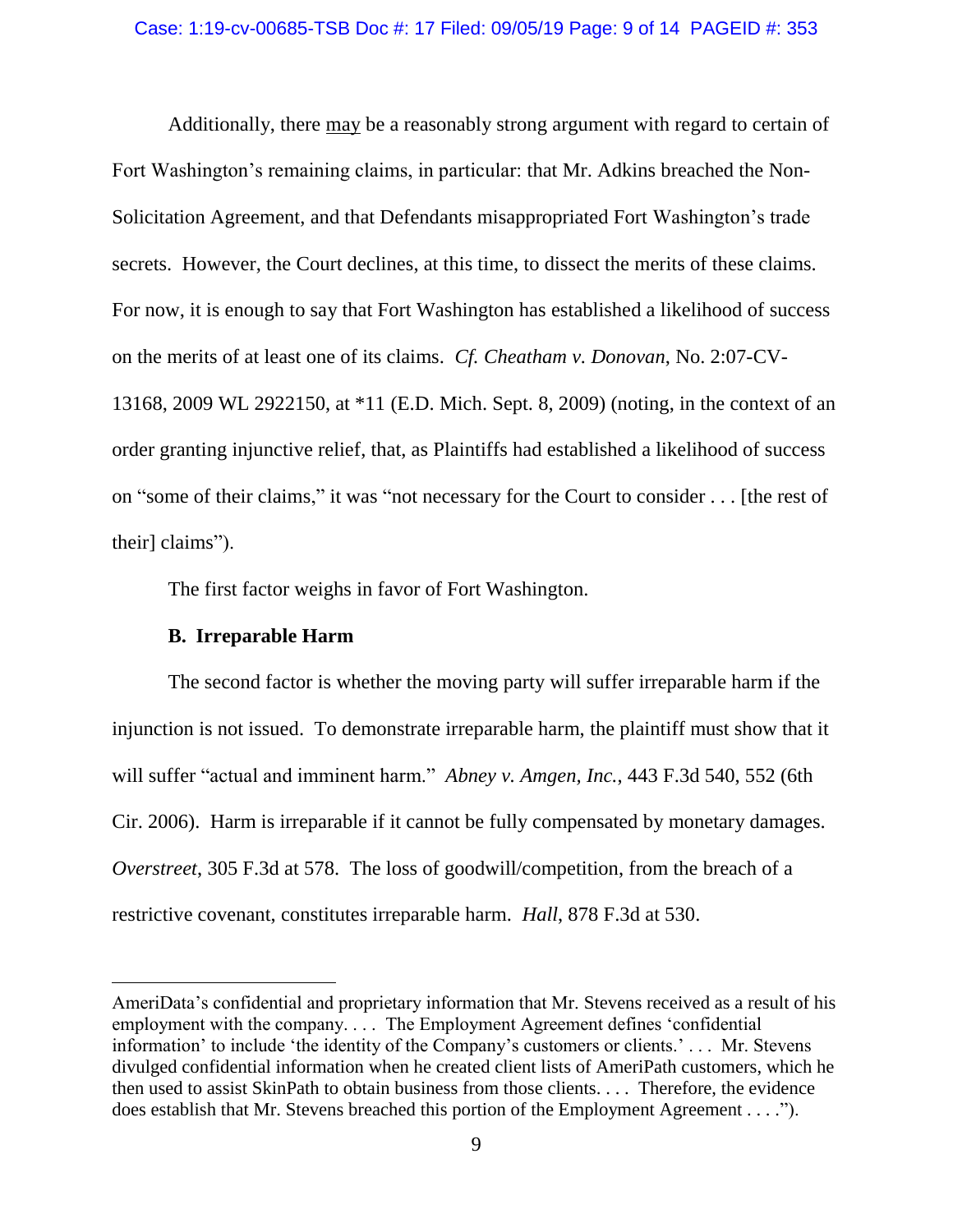Fort Washington has already lost three clients to Defendants as a result of the alleged impermissible use of confidential information, and Fort Washington certainly stands to lose more should the conduct continue. (Doc. 1 ¶¶ 36–56). Under such circumstances, Fort Washington will suffer irreparable harm, absent the issuance of an appropriate injunction. *Cf*. *FirstEnergy Sols. Corp. v. Flerick*, 521 F. App'x 521, 529 (6th Cir. 2013) ("If Flerick succeeds in luring FirstEnergy's potential customer base to Reliant, FirstEnergy may never be able to recover that lost business, thereby suffering irreparable harm.").

The second factor weighs in favor of Fort Washington.

### **C. Harm to Others**

The third factor is whether the issuance of the injunction would cause substantial harm to others. "The irreparable injury [the plaintiff] will suffer if [its] motion for injunctive relief is denied must be balanced against any harm which will be suffered by [others] as a result of the granting of injunctive relief." *Martin-Marietta Corp. v. Bendix Corp.*, 690 F.2d 558, 568 (6th Cir. 1982); *see also Brake Parts, Inc. v. Lewis*, 443 F. App'x 27, 33 (6th Cir. 2011) (noting that the Court must consider the harm to the nonmovant, as well as the harm to third-parties).

While the absence of any injunction would cause Fort Washington irreparable harm, the imposition of an overly-restrictive injunction would harm both Defendants and their clients. As written, the proposed temporary restraining order, which prohibits Defendants from communicating with Fort Washington's "clients," fails to distinguish between clients that Defendants contact and clients that contact Defendants (of their own

10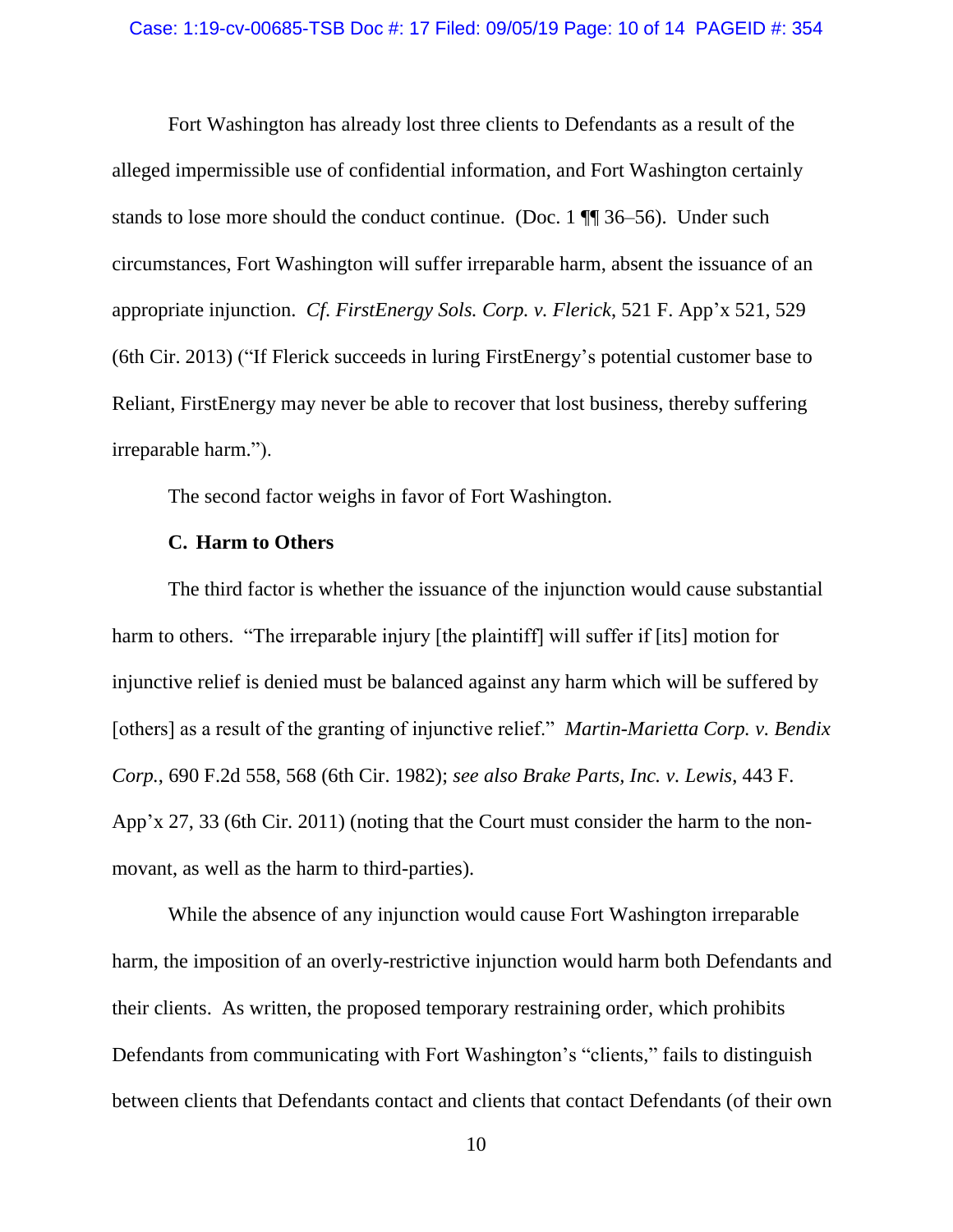free will). <sup>10</sup> (Doc. 2-2 at ¶ 4). As set out *infra*, an injunction, prohibiting Fort Washington's clients from contacting Defendants outright, would cause substantial harm to Defendants, third-parties, and the public alike.

The third factor weighs in favor of Defendants.

## **D. Public Interest**

 $\overline{a}$ 

The final factor is whether the public interest would be served by issuing the injunction. The public has a strong interest in the promotion of free and fair competition. *Brake*, 443 Fed. App'x at 33. Similarly, the public has a strong interest in choosing their investment advisors. (*See* Doc. 13-1 (FINRA Rule 2140: "No member or person associated with a member shall interfere with a customer's request to transfer his or her account in connection with the change in employment of the customer's registered representative . . . .")); *cf. First Nat'l Bancorp Inc. v. Alley*, No. 1:14-CV-387, 2014 WL 11609849, at \*6 (D.N.M. July 7, 2014) (noting that the public has an interest in "their choice of investment advisors").

The proposed temporary restraining order would prohibit Defendants from having "any contact with any of Fort Washington's clients." (Doc. 2-2 at ¶ 4). As stated *supra*, this prohibition runs contrary to the public interest. Prohibiting any communications between Defendants and Fort Washington's clients—even those communications initiated by Fort Washington's clients (of their own free will)—would set a concerning

 $10$  The proposed temporary restraining order does not distinguish between current clients and former clients either. (Doc. 2-2). However, at oral argument, Fort Washington clarified that it does not seek to prevent Defendants from communicating with its former clients.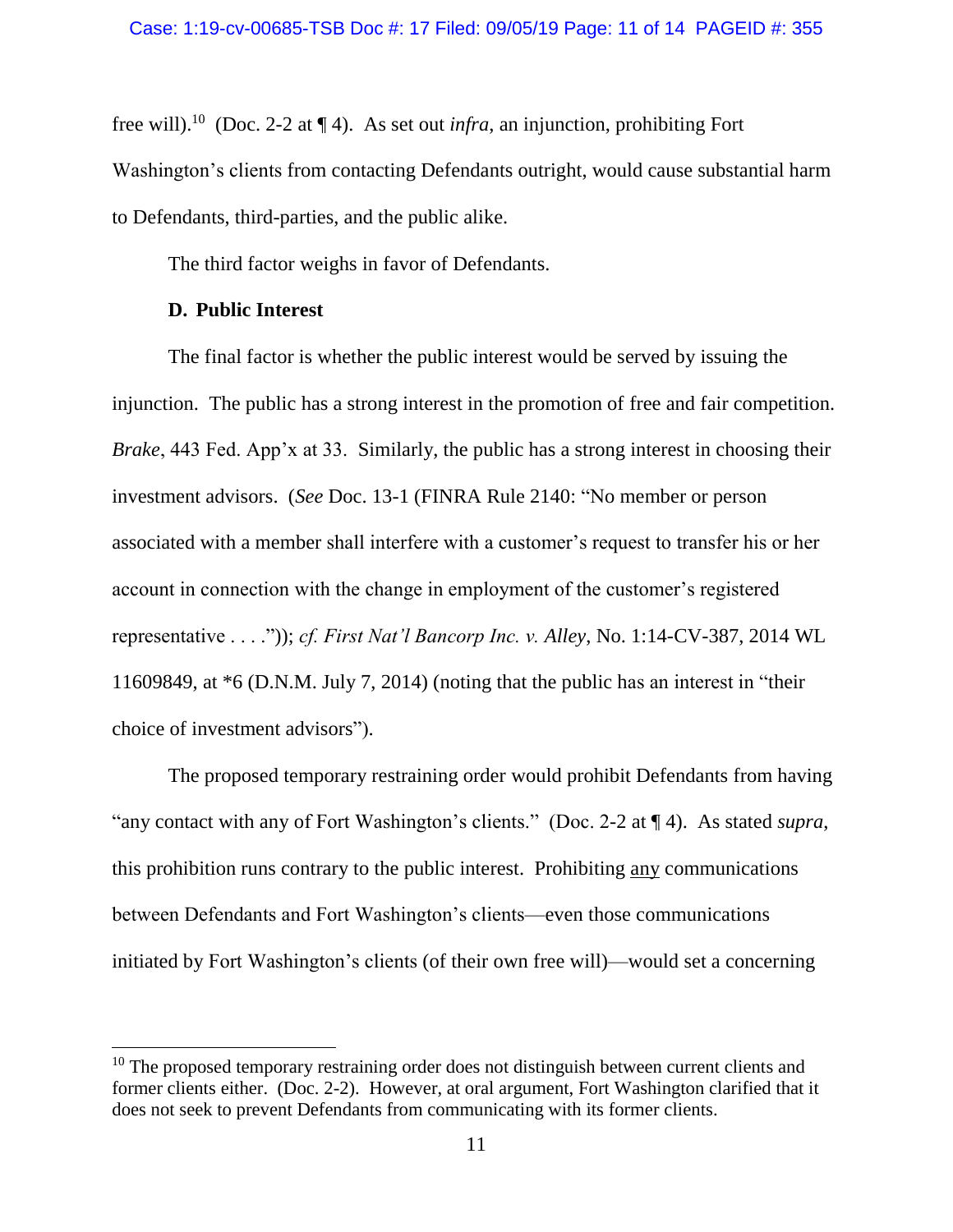precedent. It would chill the right of investors to choose their advisors—whenever such advisors took new jobs at new companies. The Court will not set so concerning a precedent here.

The final factor weighs in favor of Defendants.

\* \* \*

Upon balancing the factors relating to the propriety of granting an injunction, the Court concludes that Fort Washington is entitled to a **limited** form of injunctive relief. The Court agrees that Defendants should be prohibited from contacting Fort Washington's current clients. However, the Court does not agree: (1) that Defendants should be prohibited from contacting Fort Washington's former clients; or (2) that Fort Washington's current clients should be prohibited from contacting Defendants, so long as the contact is borne of the clients' free will, as opposed to Defendants' prompting/ solicitation. The Court concludes that this resolution appropriately balances the competing interests at stake in this case.

### **IV. CONCLUSION**

Based upon the foregoing, the TRO Motion (Doc. 2) is **GRANTED in part** and **DENIED in part** as follows:

- 1. Defendants, and anyone acting in concert with them, or at their direction, are hereby enjoined from violating the terms of Defendants' agreements with Fort Washington and from violating Fort Washington's common law and statutory rights, including restraining and enjoining them from:
	- a. Soliciting Fort Washington's clients as prohibited by the Non-Solicitation Agreement;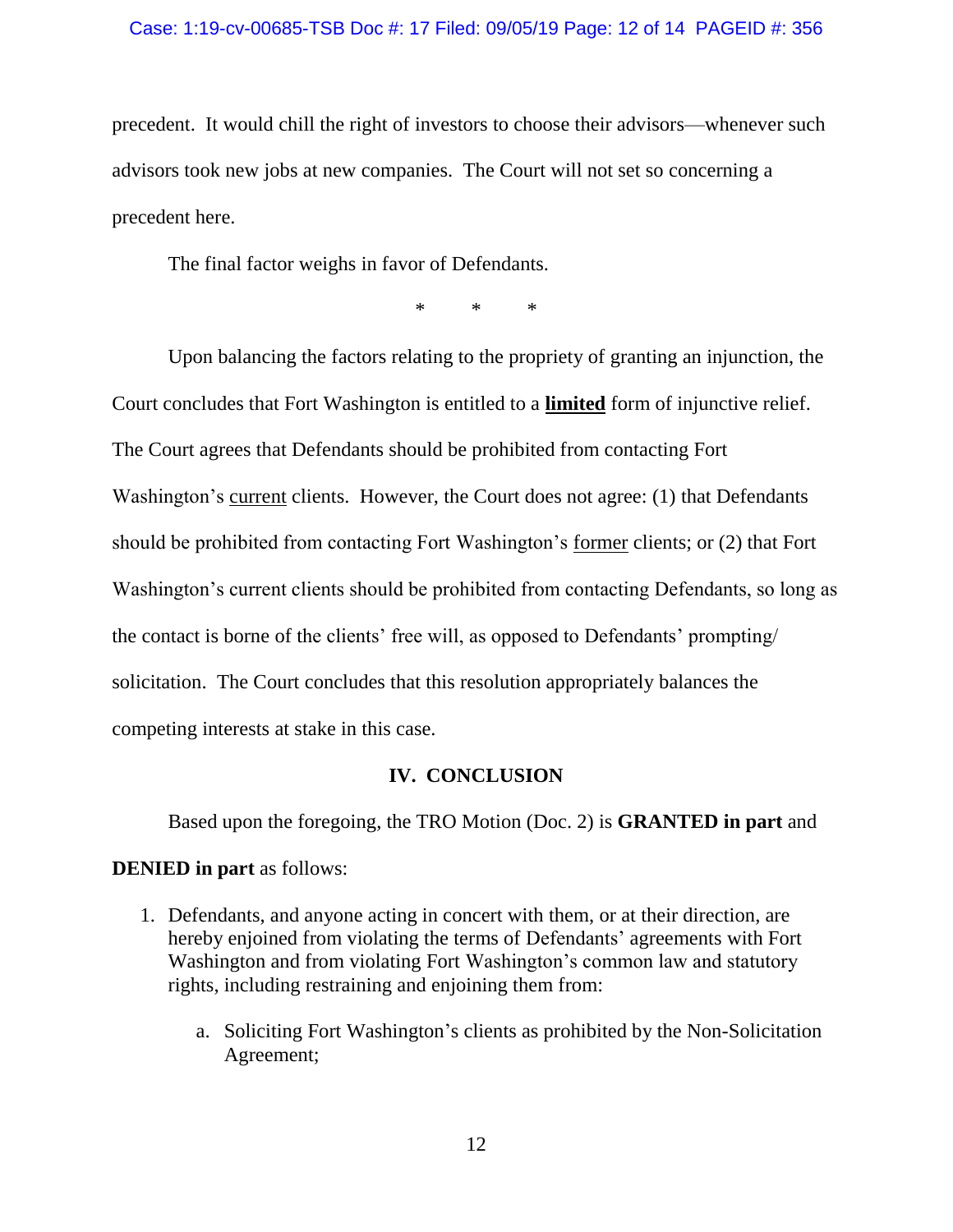- b. Using any of Fort Washington's confidential information as defined by the Confidentiality Agreement to solicit Fort Washington clients or for the benefit of any third-party, including Defendants' current employer; and
- c. Contacting any of Fort Washington's current clients, with the exception of those of Fort Washington's current clients who contact Defendants and/or Wells Fargo of their own free will, without Defendants' direct or indirect prompting or solicitation.
- 2. Defendants shall review any Fort Washington-related information that they retained after their resignation from the company. If Defendants discover that they have any Fort Washington-related information in their possession, custody, or control, that may constitute Fort Washington's confidential, trade secret, or proprietary information, they shall immediately notify the Court and Fort Washington in writing.
- 3. In all other respects the TRO Motion (Doc. 2) is **DENIED**. 11

 $\overline{\phantom{a}}$ 

- 4. Fort Washington shall immediately post a bond in the amount of \$233,000, for the payment of such costs and damages as may be incurred by Defendants if they are found to have been wrongfully enjoined.<sup>12</sup>
- 5. The TRO shall expire upon 14 days after the entry of this Order and the posting of the bond, unless otherwise extended pursuant to Fed. R. Civ. P. 65(b)(2).

 $11$  Defendants have filed a motion seeking to compel arbitration, which has the potential to divest the Court of jurisdiction. (Doc. 14). The Court does not believe that it would be proper to issue a preliminary injunction until after the motion seeking to compel arbitration has been resolved. (*Id.*) Defendants filed their opening brief on August 30, 2019. (*Id.*) In accordance with S.D. Ohio Civ. R. 7.2(a)(2), Fort Washington shall submit an opposition brief within 21 days of the filing of the motion, and Defendants may submit a reply brief within 14 days thereafter. Within 7 days of the date of this Order, Defendants shall notify the Court and opposing counsel in writing, whether Defendants will "consent[] to a longer extension" of the TRO, such that the Court can consider the motion seeking to compel arbitration (Doc. 14), prior to holding a preliminary injunction hearing. *See* Fed. R. Civ. P. 65(b)(2).

 $12$  At oral argument, Fort Washington stated that a \$233,000 bond would be appropriate under the facts of this case. The Court exercises its discretion and takes Fort Washington's recommendation. *See USACO Coal Co. v. Carbomin Energy, Inc.*, 689 F.2d 94, 100 (6th Cir. 1982) (stating that "the amount of security given by an applicant for an injunction is a matter for the discretion of the trial court").